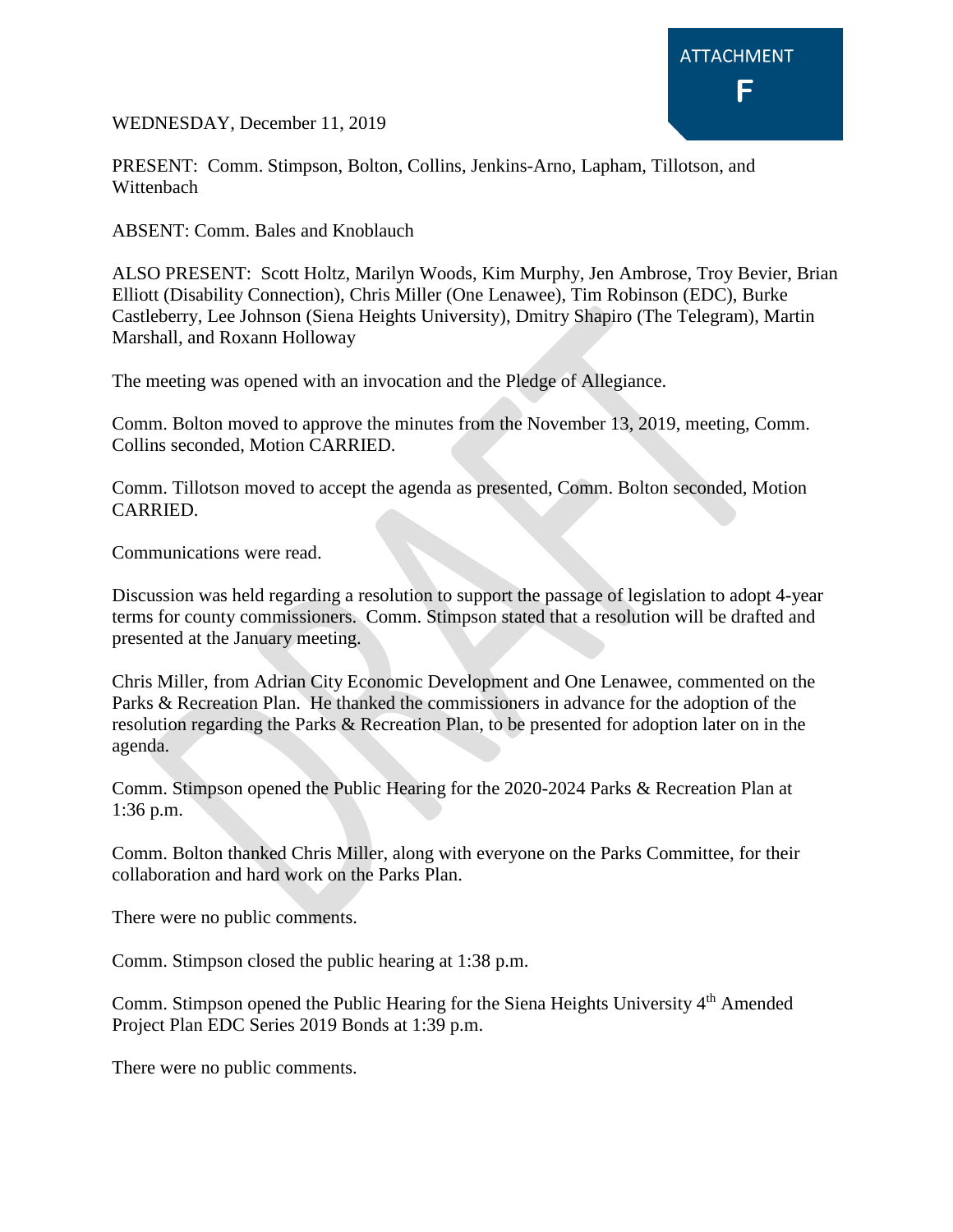Comm. Stimpson closed the public hearing at 1:40 p.m.

A recognition was shared by Comm. Stimpson for Probate Court Administrator, John Drahushak for over 41 years of service.

Comm. Bolton moved to approve the following consent agenda items, Comm. Wittenbach seconded,

| <b>Board Appointments:</b> The following reappointments are CONFIRMED.           |       |
|----------------------------------------------------------------------------------|-------|
| <b>County Planning Commission</b> 3-year term                                    |       |
| concurrent appt with Airport Zoning Board                                        |       |
| Keith Dersham, Adrian Township                                                   | 12/22 |
| <b>Emergency 9-1-1 District Board</b> 3-year term                                |       |
| Firefighter (statutory) – Joe Tuckey                                             | 12/22 |
| General Public - Vincent Lysaght                                                 | 12/22 |
| Emergency Management – Craig Tanis                                               | 12/22 |
| <b>Economic Development Corporation (EDC) 5-year term</b>                        |       |
| concurrent appointments with Brownfield Authority and Hospital Finance Authority |       |
| District 5 - Michael Jacobitz, Adrian                                            | 12/24 |
| District 4 – Dawn Bales, Adrian                                                  | 12/24 |
| <b>Land Bank Authority 3-year term</b>                                           |       |
| Jake Wright, Building Inspector                                                  | 12/22 |
| Homeland Security & Local Emergency Planning Committee                           |       |
| Fire: Chief Scott Damon                                                          | 12/22 |
| Local Law Enforcement: Deputy Chief Larry VanAlstine III                         | 12/22 |
| <b>County Law Enforcement: Sheriff Troy Bevier</b>                               | 12/22 |
| <b>Emergency Management: Craig Tanis</b>                                         | 12/22 |
| EMS: Ryan Rank, Madison Twp Fire & EMS                                           | 12/22 |
| Public Works: Dave Craig, Road Commission                                        | 12/22 |
| Public Safety Communications: Lt. David Aungst, Central Dispatch                 | 12/22 |
| Governmental Administrative: Commissioner Terry Collins                          | 12/22 |
| Local Public Health: Martha Hall, Health Officer                                 | 12/22 |
| Health Care: Tina Golembewski, ProMedica                                         | 12/22 |
| Cyber Security: Matt Richardson, Lenawee Co Information Technology               | 12/22 |
| Private Security: Joanne Dennis, Signal 88 Security                              | 12/22 |
| Local Chemical Facility: *** VACANT***                                           | 12/22 |
| Mass Care Services: *** VACANT***                                                | 12/22 |
| Agricultural Advisory Land Use & Economic Development Committee 3-year term      |       |
| Chris Wittenbach/County Commissioner, Clinton                                    | 12/22 |
| Jim Swindeman/Field Crop Farmer, Deerfield                                       | 12/22 |
| Kenneth Lake/Agribusiness, Riga                                                  | 12/22 |
| Veterans' Affairs Executive Committee 4-year term                                |       |
| Leo Oswald, Clayton                                                              | 12/23 |
|                                                                                  |       |

# **FIRST QUARTER: JANUARY 1, 2020 – MARCH 31, 2020 RES#2019-027**

**Resolution Enacting First Quarterly Allotment of Allocations**

**WHEREAS***,* the 2020 General Appropriations Act provided for the allotment of appropriations on a periodic basis when financial circumstances warrant; and

**WHEREAS***,* the Lenawee County Board of Commissioners deems that financial circumstances exist whereby the quarterly allotment of appropriations contained in the 2020 General Fund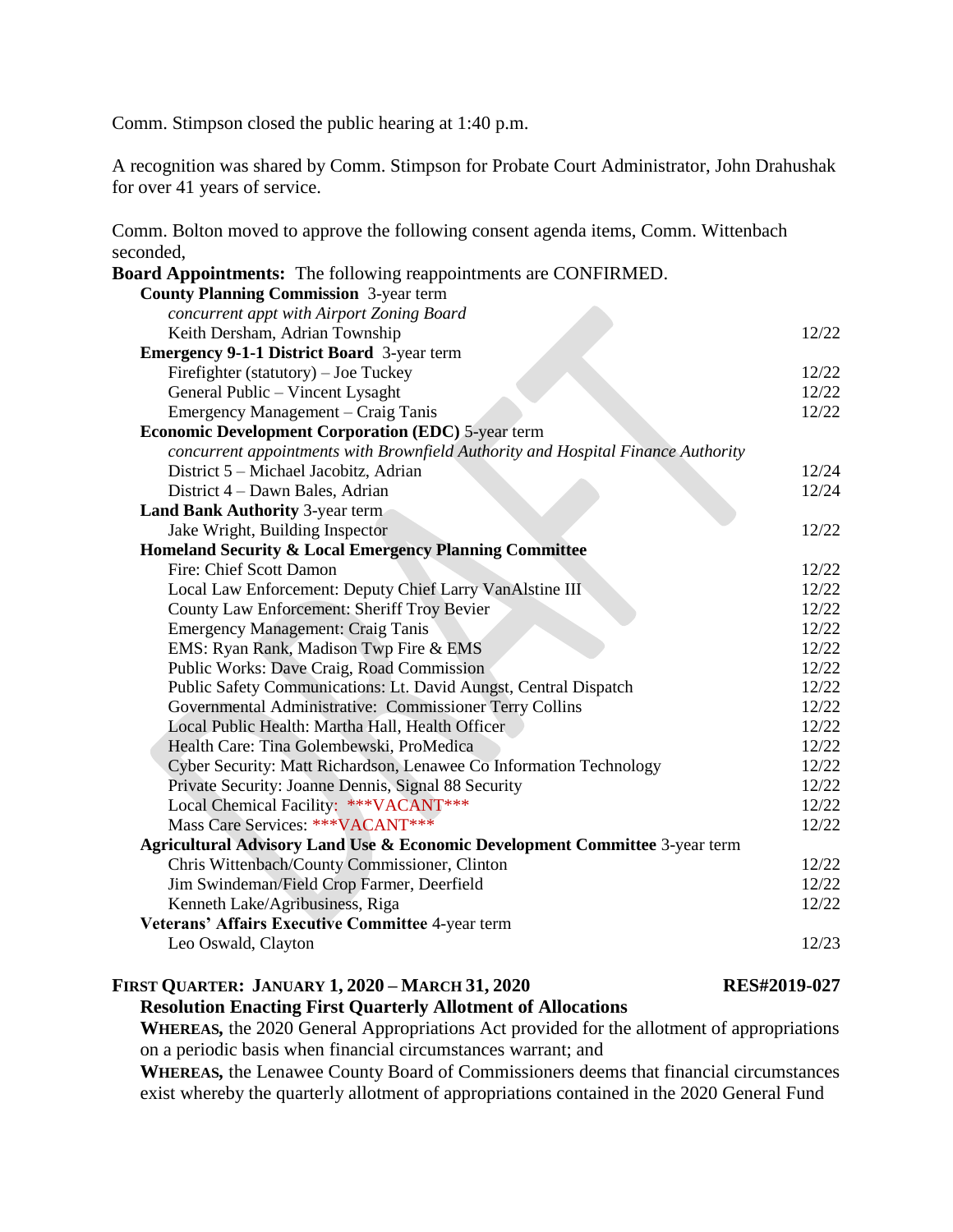Budget is deemed desirable; and

**WHEREAS***,* the financial circumstances dictate that other steps also be taken to contain expenditures during the fiscal year.

**THEREFORE BE IT RESOLVED** by the Lenawee County Board of Commissioners, that the expenditure of the 2020 appropriations as contained in the 2020 General Fund Budget be established for the period beginning January 1, 2020 and ending March 31, 2020, and that the elected and appointed officials responsible for appropriations be so notified, and;

**BE IT RESOLVED** that said County officials shall not cause obligations to be incurred against, nor shall payment be made from appropriations in excess of the amount provided in the schedule.

**PASSED BY ROLL CALL VOTE** of the Lenawee County Board of Commissioners at a regular meeting held Wednesday, December 11, 2019, in the Old County Courthouse, Adrian, Michigan.

Resolution #2019-027 is ADOPTED.

## **LENAWEE COUNTY AIRPORT MDOT CONTRACT NO. 2020-0152 RES#2019-028 Resolution/Authorization**

**WHEREAS,** The process of developing and upkeep of the Lenawee County Airport with federal and state financial assistance requires the execution of sponsor contracts for approved projects between the Lenawee County Board of Commissioners, Adrian, Michigan and the Michigan Department of Transportation, Lansing, Michigan, and

**WHEREAS**, The Lenawee County Board of Commissioners shall enter into sponsor contracts (full text on file) for specific development/upkeep projects at the Lenawee County Airport for the purposes of obtaining aid.

**THEREFORE, BE IT RESOLVED,** that the Chairperson of the Lenawee County Board of Commissioners, David Stimpson, is hereby authorized and directed to execute said sponsor contracts on behalf of the County of Lenawee, Michigan, and the County Clerk is hereby authorized to impress the official seal to attest said execution.

**MDOT Contract No. 2020-0152** referred to herein shall be attached

**Project Descriptio**n: Acquire Land for Approaches or RPZ – RWY23 (Parcel 74) Sponsor

Reimbursement. Includes Acquisition Costs, Demolition, Relocation Costs, and Consultant Costs-Land.

Federal Share \$579,887.00

Maximum MDOT Share \$32,216.00

SPONSOR Share, \$32,216.00

Estimated PROJECT COST, \$644,319.00

Resolution #2019-028 is ADOPTED.

### **LENAWEE COUNTY AIRPORT MDOT CONTRACT NO. 020-0154 RES#2019-029 Resolution/Authorization**

**WHEREAS,** The process of developing and upkeep of the Lenawee County Airport with federal and state financial assistance requires the execution of sponsor contracts for approved projects between the Lenawee County Board of Commissioners, Adrian, Michigan and the Michigan Department of

Transportation, Lansing, Michigan, and

**WHEREAS**, The Lenawee County Board of Commissioners shall enter into sponsor contracts (full text on file) for specific development/upkeep projects at the Lenawee County Airport for the purposes of obtaining aid.

**THEREFORE, BE IT RESOLVED**, that the Chairperson of the Lenawee County Board of Commissioners, David Stimpson, is hereby authorized and directed to execute said sponsor contracts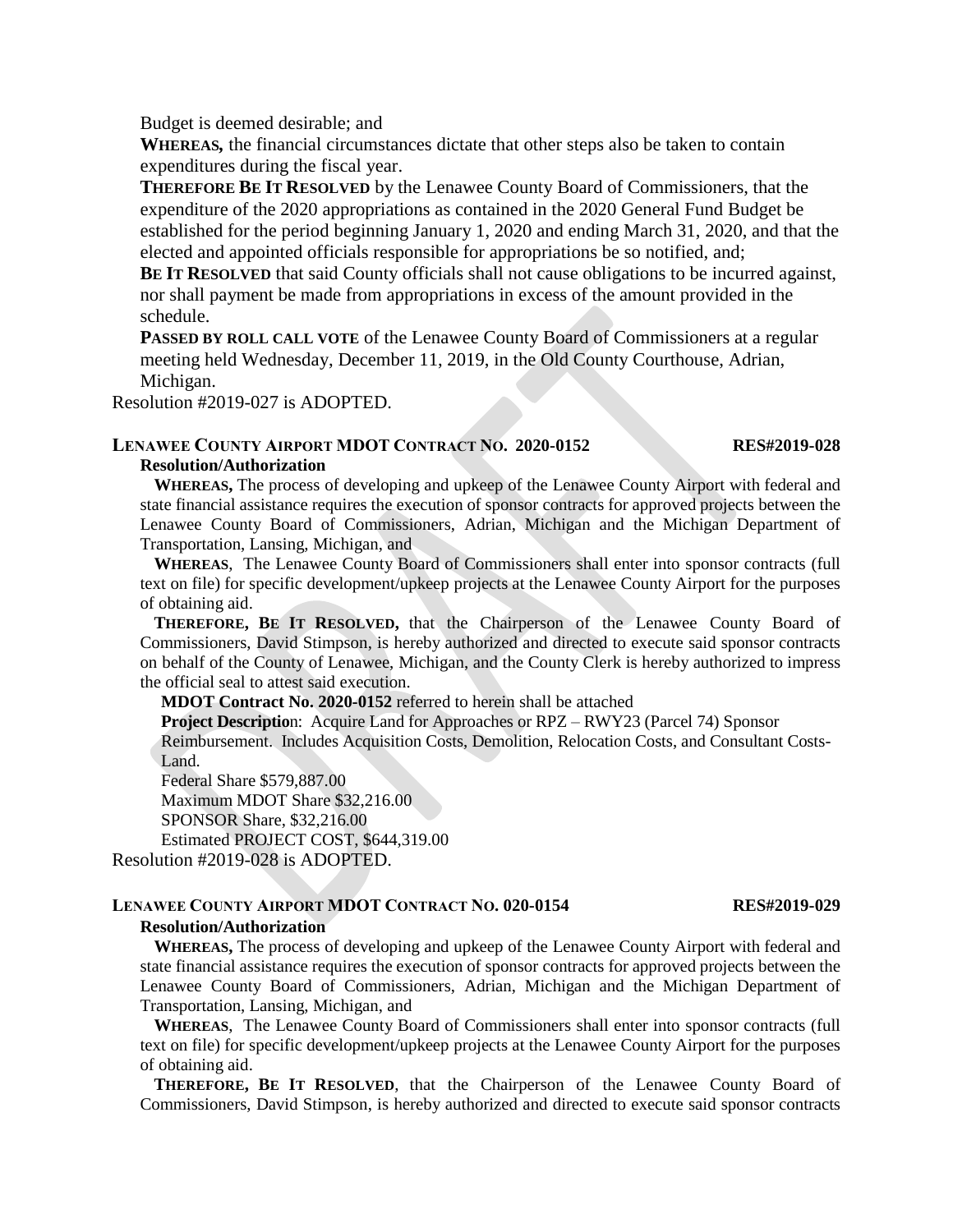on behalf of the County of Lenawee, Michigan, and the County Clerk is hereby authorized to impress the official seal to attest said execution.

**MDOT CONTRACT NO**. **2020-0154** referred to herein shall be attached **PROJECT DESCRIPTION: Rehabilitate Runway 5/23 – Design.** Federal Share \$128,700.00 Maximum MDOT Share \$7,150.00 SPONSOR Share, \$7,150.00 Estimated PROJECT COST, \$143,000.00 Resolution #2019-029 is ADOPTED.

## **RES #2019-030**

# **Resolution Declaring Official Intent to Reimburse Project Expenditures With Bond Proceeds and Authorizing Publication of Notice of Intent to Issue Bonds**

**WHEREAS**, the County of Lenawee (the "County") proposes to issue its tax-exempt bonds (the "Bonds") under Act 34, Public Acts of Michigan, 2001, as amended ("Act 34"), to finance the acquisition, construction and/or installation of the hereinafter described capital improvements in the County (collectively, the "Project"); and

**WHEREAS**, it is anticipated that the County will advance a portion of the costs of the Project prior to the issuance of the Bonds, such advance to be repaid from proceeds of the Bonds upon the issuance thereof; and

**WHEREAS**, Section 1.150-2 of the Treasury Regulations on Income Tax (the "Reimbursement Regulations") specifies conditions under which a reimbursement allocation may be treated as an expenditure of bond proceeds, and the County intends by this resolution to qualify amounts advanced by the County to the Project for reimbursement from proceeds of the Bonds in accordance with the requirements of the Reimbursement Regulations.

**BE IT RESOLVED** by the Board of Commissioners of the County of Lenawee, Michigan, as follows:

- 1. The Project shall consist of making capital improvements to County buildings, including without limitation (a) the Old Courthouse, (b) the Annex Building, and (c) the Judicial Building.
- 2. The maximum principal amount of Bonds expected to be issued for the Project is \$9,000,000.
- 3. The County hereby declares its official intent to issue the Bonds to finance the costs of the Project, and hereby declares that it reasonably expects to reimburse the County's advances to the Project as anticipated by this resolution.
- 4. The Bonds shall be authorized by proper proceedings subsequent to this resolution.
- 5. The Clerk is hereby instructed to publish the notice attached hereto as Exhibit A once in a newspaper of general circulation in the County of Lenawee, which notice shall not be less than ¼ page in size in such newspaper, with such changes as the Clerk shall deem necessary or appropriate, upon the advice of bond counsel.
- 6. The following are appointed to act in the following capacities with respect to the Bonds: As registered municipal advisor: Bendzinski & Co., Municipal Finance Advisors Grosse Pointe, Michigan

As bond counsel: Dickinson Wright PLLC

Troy, Michigan

7. All prior resolutions and parts of resolutions insofar as they may be in conflict with this resolution are hereby rescinded.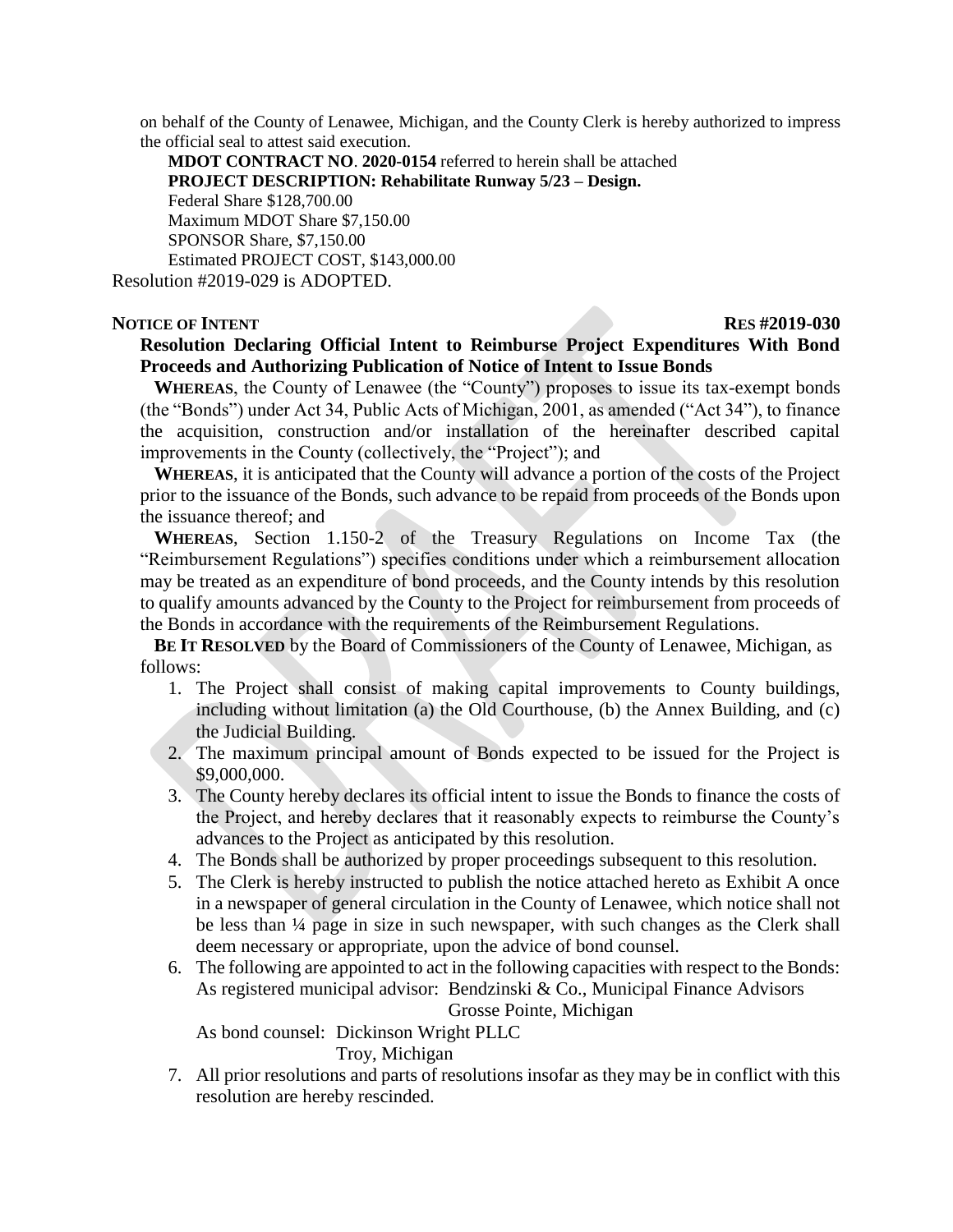Resolution #2019-030 is ADOPTED.

Motion to approve the consent agenda CARRIED by a Unanimous Roll Call Vote.

Comm. Wittenbach moved to approve the following resolution, Comm. Bolton seconded,

**LENAWEE COUNTY PARKS & RECREATION PLAN 2020-2024 RES#2019-031 WHEREAS**, Lenawee County has undertaken a Five-Year Parks and Recreation Plan which describes the physical features, existing recreation facilities and programs, and the desired actions to be taken to improve and maintain recreation facilities during the period between 2020 and 2024; and

**WHEREAS,** Lenawee County Parks and Recreation Commission is made up of County Commissioners and an At-Large member whom all have an interest in recreation and conservation; and

**WHEREAS**, the Lenawee County Park & Recreation Commission began the process of developing a community recreation and natural resource conservation plan in accordance with the most recent guidelines developed by the Department of Natural Resources and made available to local communities; and

**WHEREAS,** residents of the planning area were provided with a well-advertised opportunity during the development of the draft plan to express opinions, ask questions, and discuss all aspects of the recreation and natural resources conservation plan, and

**WHEREAS,** the public was given a well-advertised opportunity and reasonable accommodations to review the final draft plan for a period of at least 30 days; and

**Whereas,** a public comment session was held on November 18<sup>th</sup> to provide an opportunity for all residents of Lenawee County to express opinions, ask questions, and discuss all aspects of the 2020-2024 Lenawee County Parks & Recreation Plan; and

WHEREAS, a public hearing was held on December 11<sup>th</sup> for the Board of Commissioners to receive opinions, comments, or questions; and

**WHEREAS**, the Parks and Recreation Commission has developed the plan as a guideline for improving recreation and enhancing natural resource conservation for the Lenawee County Board of Commissioners.

**WHEREAS**, after the public meeting, the Lenawee County Board of Commissioners voted to adopt said 2020-2024 Parks and Recreation Plan.

**THEREFORE BE IT RESOLVED** that the Board of Commissioners does hereby approve the 2020-2024 Lenawee County Parks and Recreation Plan.

Motion CARRIED by a Unanimous Roll Call Vote.

Comm. Collins moved to approve the following resolution, Comm. Bolton seconded,

# **SIENA HEIGHTS UNIVERSITY 2019 PROJECT RES#2019-032**

**WHEREAS**, there exists in the County of Lenawee, State of Michigan (the "County"), the need for certain programs to alleviate and prevent conditions of unemployment, to assist and retain local industrial and commercial enterprises in order to strengthen and revitalize the County's economy, and to encourage the location and expansion of industrial and commercial enterprises to provide needed services and facilities to the County and its residents; and

**WHEREAS**, a program to alleviate the aforesaid conditions and accomplish said purposes has been initiated by The Economic Development Corporation of the County of Lenawee (the "Corporation"); and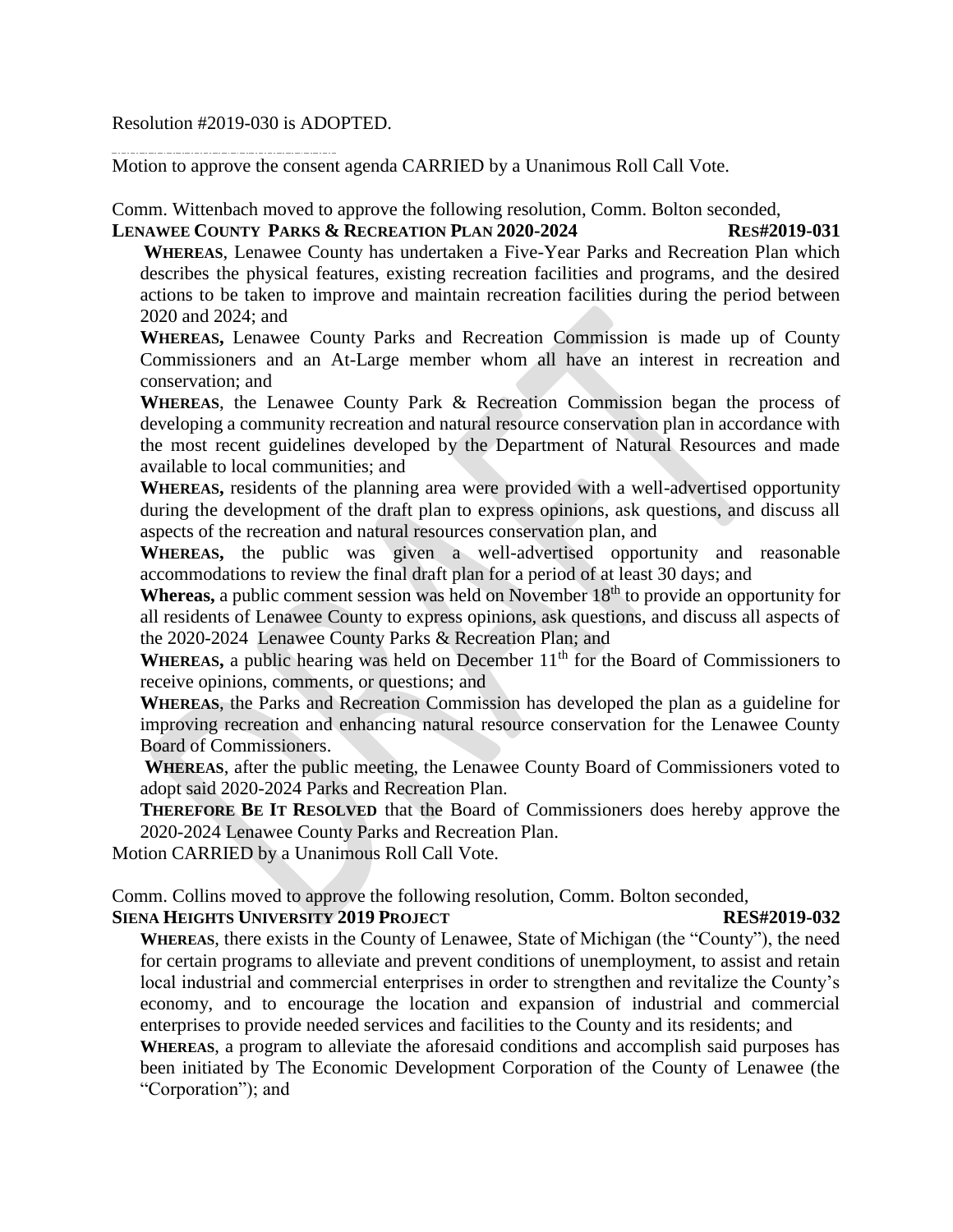**WHEREAS**, the Corporation and the County, in conformity with the requirements of Act 338, Public Acts of Michigan, 1974, as amended ("Act 338"), have previously approved a Third Amended Project Plan, dated November 17, 2016 (the "Third Amended Project Plan"), pertaining to the acquisition, construction, equipping and financing of certain projects to be undertaken by Siena Heights University, a Michigan nonprofit corporation (the "University"); and

**WHEREAS**, the University has requested that the Corporation assist in the financing of certain additional projects that the University proposes to undertake on its campus in the City of Adrian, Michigan, or on land adjacent to its campus in the City of Adrian, Michigan, consisting generally of one or more of the following components: (i) purchase of the student housing facilities commonly known as Campus Village at Siena, located at 915 E. Siena Heights Drive, Adrian, Michigan; (ii) development and implementation of an enterprise software information system to be used for the administration of University services and functions; and (iii) acquisition and installation of new heating, ventilation and air conditioning systems to service the main area of the University's Fieldhouse and the men's and women's locker rooms, together with related electrical service and control unit upgrades (the foregoing collectively referred to herein as the "Projects"); and

**WHEREAS**, the Corporation, in conformity with Act 338, has caused to be prepared certain amendments to the Third Amended Project Plan pursuant to a Fourth Amended Project Plan (the "Fourth Amended Project Plan"), which amends and restates the Third Amended Project Plan; and

**WHEREAS**, the Fourth Amended Project Plan includes all information required by Act 338 for the undertaking by the University of the Projects and for the participation by the Corporation in the financing of a portion of the costs of the Projects through the issuance of its limited obligation revenue bonds in the aggregate principal amount of not to exceed Ten Million Dollars (\$10,000,000) (the "Bonds"); and

**WHEREAS**, the Corporation has approved the Fourth Amended Project Plan and has submitted the Fourth Amended Project Plan to the Board of Commissioners of the County for approval; and

**WHEREAS**, on December 11, 2019, the Board of Commissioners of the County conducted a public hearing on the Fourth Amended Project Plan and on the proposed issuance by the Corporation of the Bonds pursuant to Act 338 and the Internal Revenue Code of 1986, as amended (the "Code").

# **NOW, THEREFORE, BE IT RESOLVED THAT:**

- 1. Based upon the information submitted by the Corporation, the Fourth Amended Project Plan serves to alleviate and prevent conditions of unemployment, to strengthen and revitalize the County's economy and to provide needed services and facilities to the County and its residents, and therefore constitutes a public purpose.
- 2. The Fourth Amended Project Plan, as attached hereto as Exhibit A and made a part hereof, meets the requirements set forth in Section 8(4) of Act 338, and is hereby approved.
- 3. The persons who will be active in the management of the Projects for not less than one year after approval of the Fourth Amended Project Plan have sufficient ability and experience to manage the Fourth Amended Project Plan properly.
- 4. The proposed method of financing the costs of the Projects as described in the Fourth Amended Project Plan is feasible and the Corporation has the ability to arrange, or cause to be arranged, the financing.
- 5. The Projects as submitted are reasonable and necessary to carry out the purposes of Act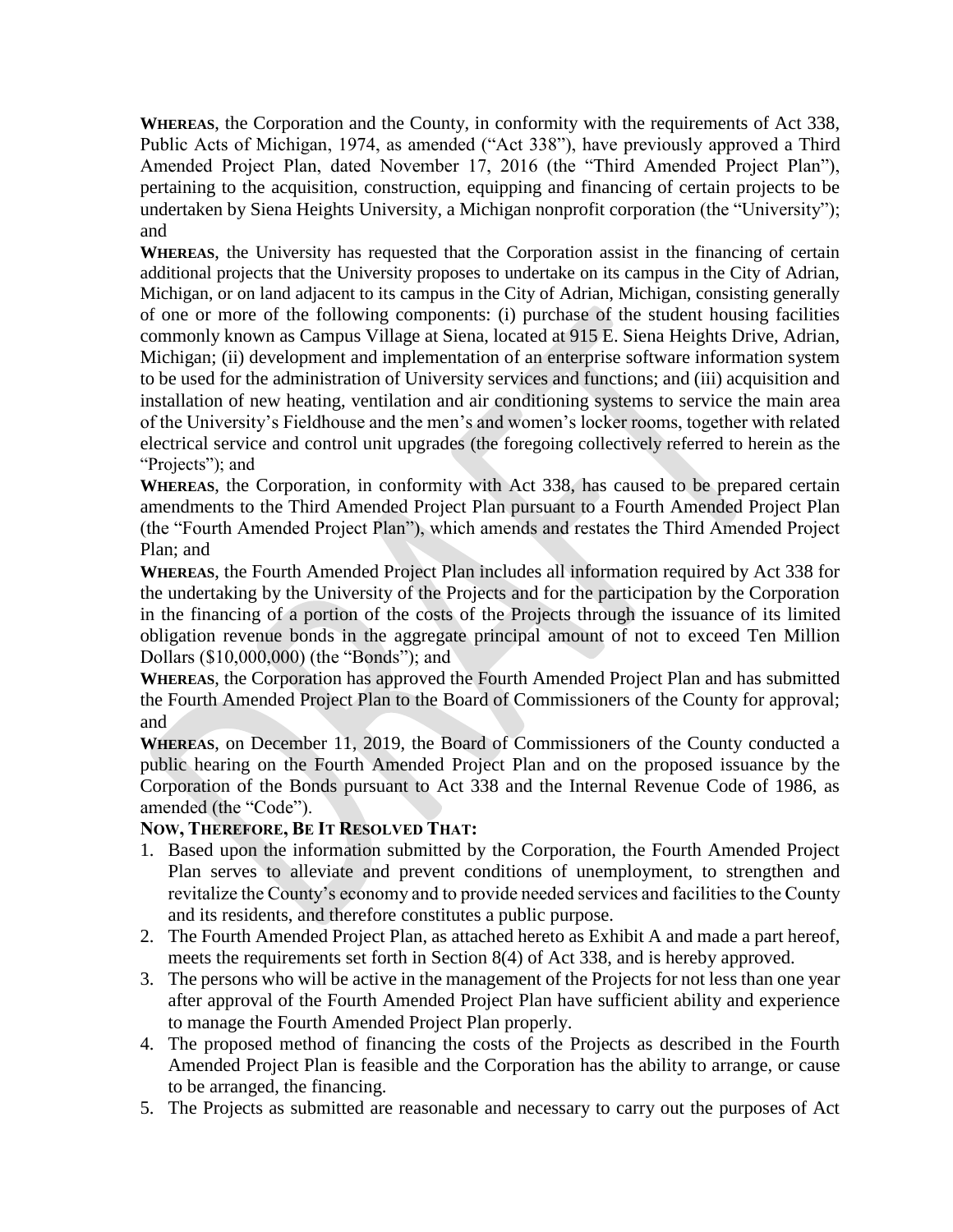338.

- 6. The Board of Commissioners hereby certifies its approval of the land area described in Exhibit A-2 to the Fourth Amended Project Plan as the "project area" for the Projects as designated by the Corporation in accordance with Act 338 (the "Project Area").
- 7. In accordance with Act 338, the Board of Commissioners does hereby establish as the "project district area" all of the land area comprising the Project Area as described in Exhibit A-2 to the Fourth Amended Project Plan.
- 8. Solely for the purpose of fulfilling the public approval requirements of the Code, the Board of Commissioners of the County hereby approves of the issuance, sale and delivery by the Corporation of the Bonds in the aggregate principal amount of not to exceed Ten Million Dollars (\$10,000,000).
- 9. The Corporation is hereby authorized to designate the Bonds as "qualified tax-exempt obligations" for purposes of deduction of interest expense by financial institutions pursuant to the Code.
- 10. All resolutions and parts of resolutions insofar as they conflict with the provisions of this resolution are hereby rescinded.

Motion CARRIED by a Unanimous Roll Call Vote.

The Information Technology/Equalization December meeting was cancelled.

The December Human Services Committee meeting was cancelled.

Comm. Bolton reported from the Rules & Appointments Committee.

The December Criminal Justice Committee meeting was cancelled.

Comm. Stimpson reported from the Physical Resources Committee.

Comm. Collins reported from the Personnel/Ways & Means Committee.

Comm. Tillotson reported from the Accounts Payable Committee.

November 21, 2019

Comm. Tillotson moved to approve total vouchers for payment in the amount \$1,451,681.02 with the general fund's portion being \$275,216.93, Comm. Wittenbach seconded. Motion CARRIED.

December 05 , 2019

Comm. Tillotson moved to approve total vouchers for payment in the amount \$1,432,346.48 with the general fund's portion being \$91,447.56, Comm. Wittenbach seconded. Motion CARRIED.

There was no December meeting of the Policies & Procedures Committee.

Comm. Wittenbach reported from the Parks Commission.